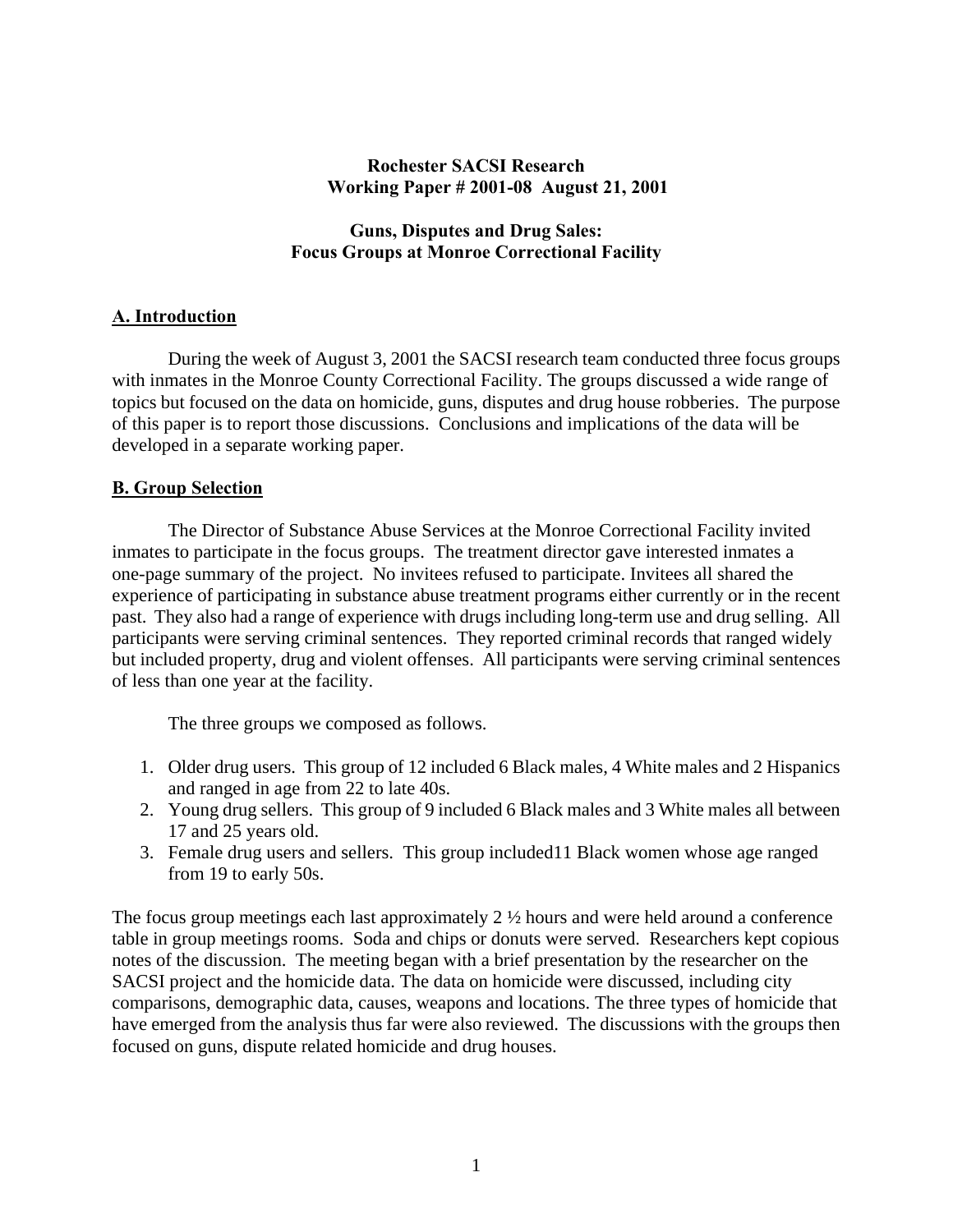## **C. A Note on Method**

 Focus groups can provide a useful way of gaining factual information as well as the opinions and attitudes of the participants. Focus groups also permit consideration of the dynamics of the group and the impact of those dynamics on the information. We approached our groups by arguing that we needed to consult them as experts in an area were we had limited information. The presentation of data supported our requests for their expertise. We then followed a general list of areas to guide the inquiry and discussion.

 Each of the groups provided rich data with participants willing to discuss matters in an apparently frank and forthcoming manner. No one refused to answer any particular question or to discuss any subject. Occasionally one participant would make a statement that seemed to others to be untruthful or an exaggeration. In such cases the group would routinely question and cajole the speaker into providing what was seen as more plausible answers.

 Our groups were composed of inmates serving local sentences of less than one year in the county jail. Their views and opinions should be regarded as reflecting that set of experiences they carried to the discussion. This is clearly not a random sample of residents of their neighborhood. Participants' views are best seen as deriving from their own experiences and behavior and that of their friends or of others with which they are familiar or believe they are familiar.

## **D. General Themes Emerging from the Groups**

Before discussing the specific findings of the focus groups we will review six major themes that ran through the groups and seemed relevant to the discussion of nearly every topic. These themes were widely shared among the group members and often framed the discussion of particular points.

1. **Dangerous World.** The group members held a view that they lived in a very dangerous world. They often noted that anything they owned, which could be regarded a "nice," was subject to being stolen from them. They believed that they were likely to run into conflicts at any time and that many or most people in their neighborhoods had experienced or were experiencing serious beefs with others. Furthermore, they expressed beliefs that weapon carrying and violence were common in their neighborhoods

This view of the world as dangerous appeared to be supported by the group members' own personal experiences. All of the 32 participants said they knew someone who had been murdered. All but 4 (3 women and 1 man) knew someone who had been arrested for murder. Fourteen of 21 males and 3 of 11 females said they had been robbed of money or drugs. None reported the robberies to the police. All of the participants were in agreement that carrying weapons was common and that the reason for most people carrying was protection. That reason has been associated with high degrees of participation in street crime in other research.

2. **In the life.** A second general theme to emerge from the group discussions was that many participants viewed themselves and others as being absorbed in a fast criminal life style.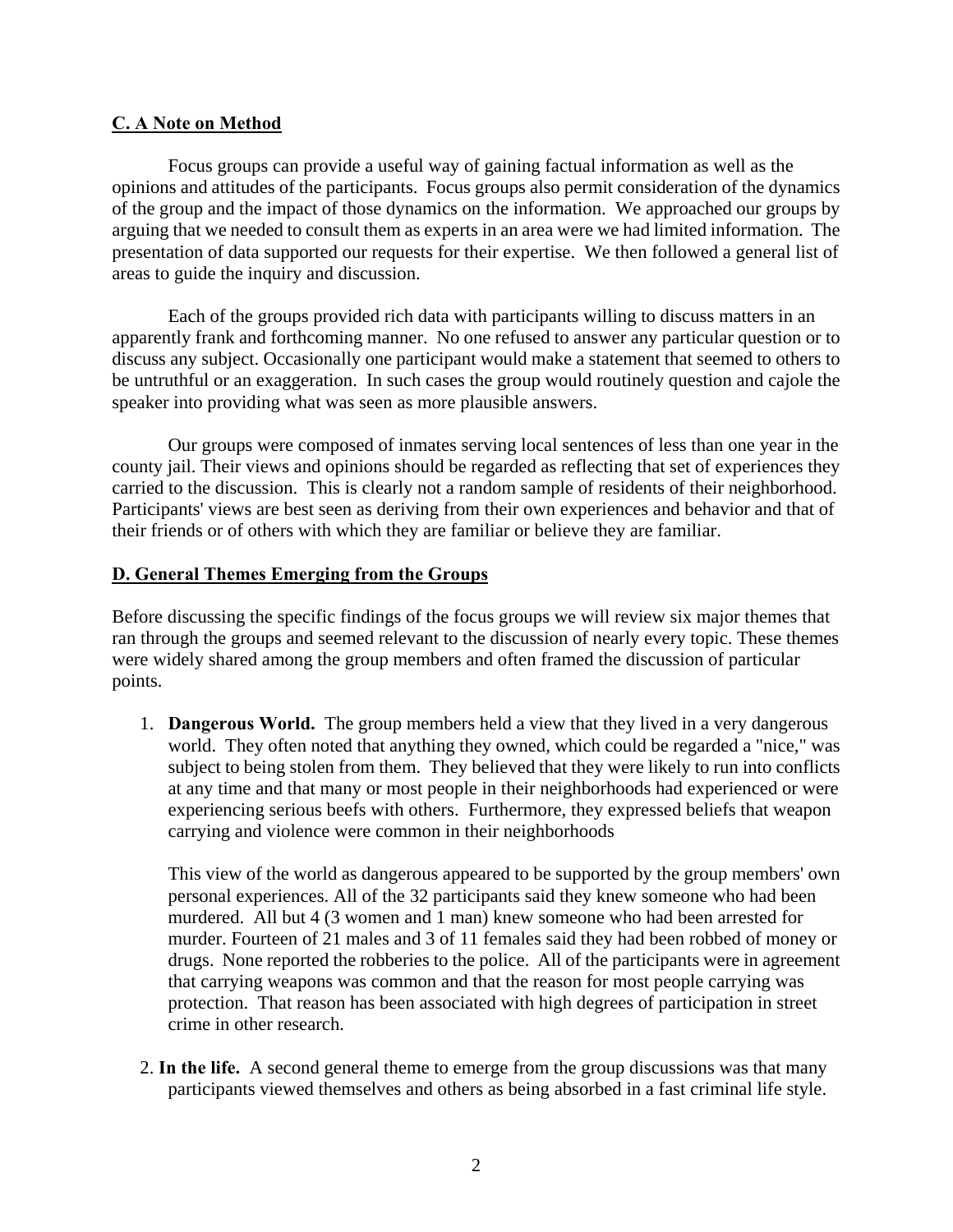They believed there were benefits to the lifestyle including excitement, respect, money and friends. And they saw violence, jail and prison as the cost, or negative side of living that lifestyle. The older male group members seemed to believe that these costs now outweighed the benefits, but younger men and women did not hold that view.

- 3. **Fate.** A theme to emerge from the group discussions was the common view that the individual lives of the participants were directed by fate rather than conscious or deliberate choice. Many of the group members felt that their lives were not in their own control. Instead, they expressed the view that friends, family and neighborhood exerted powerful influences and that they were likely to continue in a life of crime and drugs. They reported the belief that chance encounters would pull them back into crime. Many participants seemed to see that the paths they were on were not healthy and were not likely to lead to success but they felt ambivalent, at best, about their prospects for changing those paths.
- 4. **Flash and Respect.** These two often interrelated ideas also figured prominently in the discussions. The participants spoke of flash as a sort of brassy style of presentation marked by bravado and such accoutrements as gold chains and expensive jackets and sneakers and in some cases, cars. Respect was the demand that someone be treated with respect or even fear in some cases. Excessive flash led to envy by young men and ultimately was seen as a way of not respecting other males. Too much flash is at the root of many conflicts and even some drug robberies. In those robberies, too much flash not only signaled a lot of money but also caused others to want to see someone put in their place. Claims of insufficient respect were at the heart of many disputes. Such disputes often occurred over seemingly trivial matters but raised underlying issues of respect. Participants reported that in some cases walking away from disputes would be perceived as disrespectful and would trigger a violent response.

The concept of respect also seemed relevant to the discussion of criminal justice sanctions. Participants viewed all sanctions as negative and undesirable. The strongest negative reaction, however, was to probation. Participants objected to probation officers working with police, and to home visits, and to being accountable for scheduled appointments. They generally found this demeaning but recognized the need for compliance in order to avoid other penalties.

- **5. Endless Drug Demand.** The groups developed a theme in much of their conversation that suggested that much of criminal life is based on the apparent endless demand for drugs in the poor neighborhoods of Rochester. Members agreed that there was little competition for customers; there were plenty to go around: numerous drug houses could exist in close proximity to one another without reducing demand: and that drugs of differing quality were often sold suggesting demand limitation did not raise quality.
- **6. Fear of the Police.** A final theme to emerge centered around the view that the police were generally effective at identifying drug houses and sellers and arresting them. The participants feared the police and believed the police would identify them as drug sellers and arrest them if they did not take some sort of evasive action. The common choice was to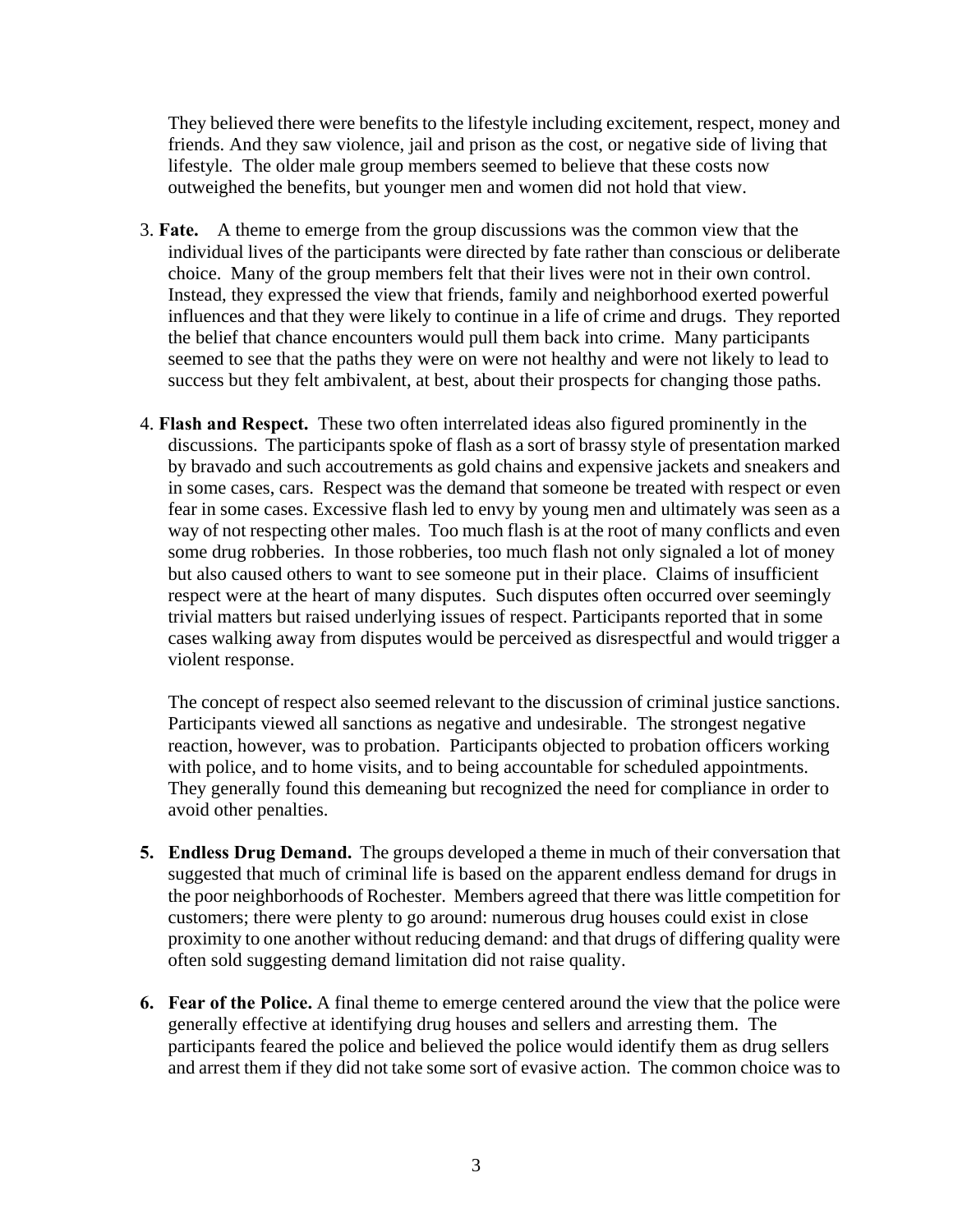change selling locations frequently. The group members believed police would eventually identify the locations and make undercover buys or use informants to do so.

In these discussions the participants were not indicating that they thought the police efforts were having an impact on overall drug use or sales but rather they believed the police were effective at recognizing and closing particular drug selling locations.

## **E. Reactions to the General Data**

All of the participants were surprised by the homicide data, particularly the high rate of homicide experienced by young minority men in the crescent area. Although they all seemed well aware that rates would be highest for their group, none seemed to anticipate the magnitude of the difference. The fact that that rate is 67 times the national average shocked all of the participants. The older men also seemed to find the figures depressing and appeared to believe that those homicide rates alone should convince others to change their lifestyles. But the younger males and the women did not share that deterrent value of the statistics. Members of these groups indicated that the homicide rates were simply the consequences of living a fast life- a risk taken by people who were involved in crime and drugs. The participants also expressed the idea that they did not feel they had the ability to make the decisions that would change their life and lead to lower homicide risks. The young men in particular argued that in their view chance and fate governed their lives. That is, the people they would run into and the situations they confronted determined the types of criminal behavior they would engage in, and also determined the risk being a homicide victim or offender.

 The groups also reviewed the three types of homicide derived in this project from other analyses. Their discussion supported the view that the small number of innocent victim offenses and the greater number of disputes and drug rip-offs captured the major types of homicide events with which they were familiar.

#### **E. The Discussion of Guns**

 We began our discussion by focusing on guns since nearly 70% of Rochester homicides involved that choice of weapon.

**Extent of Gun Carrying.** In a discussion of the extent of weapon carrying, the groups all made very high estimates. They reported that everyone involved in the drug trade carried a gun or had ready access to one. They also indicated that guns have now spread out beyond the drug trade and that carrying was quite common for young men not necessarily connected with drugs. When asked how many out of 100 people on the street at 11 pm in crescent neighborhoods would be expected to be carry a gun, the groups estimates that 90-95% would, and they added that anyone not carrying would have easy access to one nearby. There was general agreement when one person explained, "in every group someone will be carrying a gun."

The women reported that gun carrying has become more common among women and that as many as 60% of women on those streets at that time could be expected to be carrying weapons. While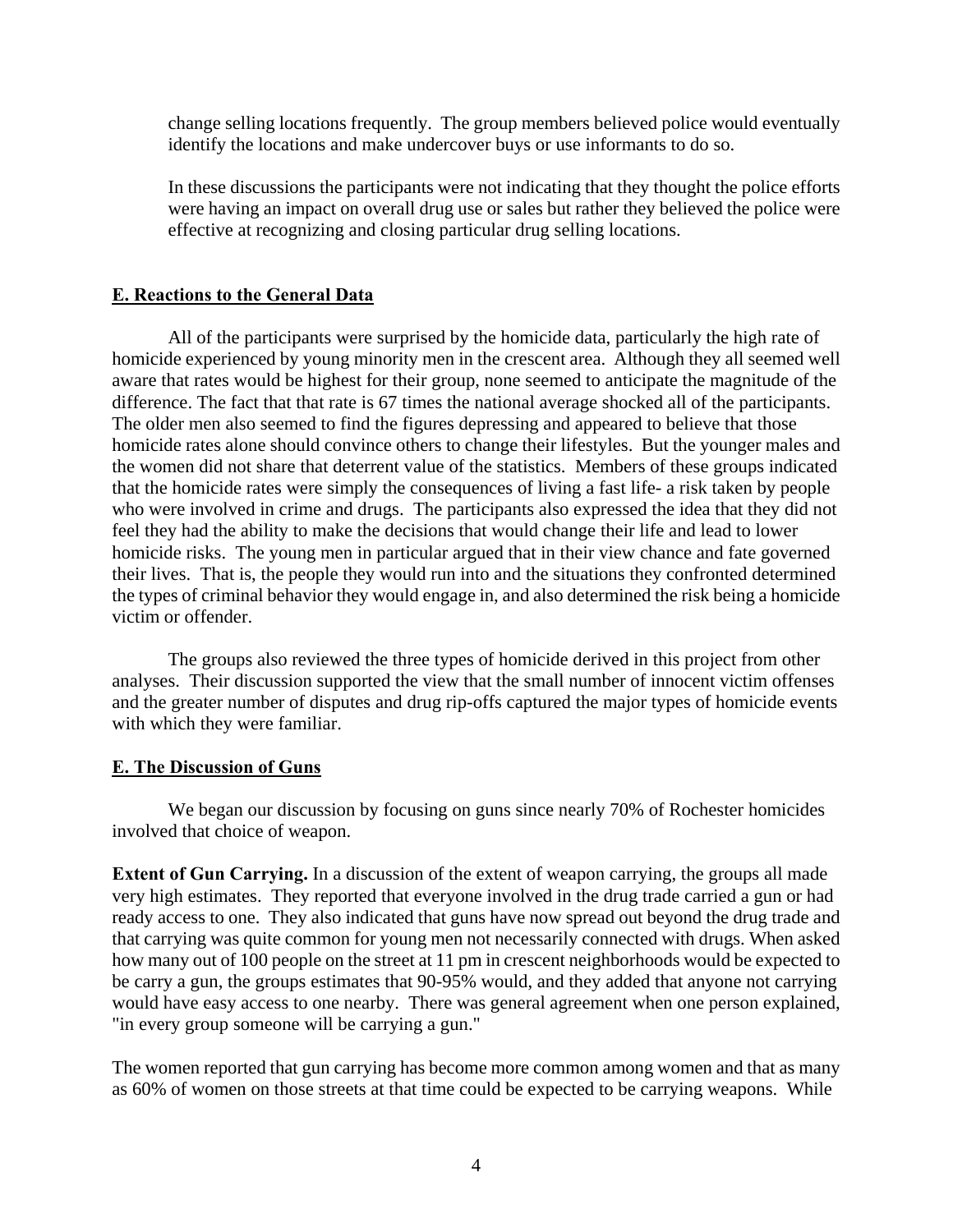these estimates may seem high for men and women they may very well reflect the experiences and expectations of the focus group members.

Participants also discussed stashing guns. They indicated that is was common for gun carriers who might be going to a bar, or other closed-in setting, to leave their weapons at nearby houses with friends. The guns thus remained accessible but the carrier was protected in case of being stopped by the police.

**Reasons for Gun Carrying.** Participants also reported that the main reason for carrying a gun was "for protection." For the men that protection was from a general, non-specific threat. They felt a gun offered protection from robbery or unspecified beefs with other males that may explode into violence on the street. These respondents tended to view their environments as generally dangerous. One person stated that having a gun didn't mean "you were caught up in something (the drug trade or beefs)." A telling response followed: "Who do you know that don't have a beef or don't hustle?"

The women indicated that they and other women also carried guns for protection but that they were more likely to want protection from a specific person- usually another women with whom they had a preexisting conflict.

 Other research in Rochester by Terrence Thornberry provides general support for the material above. Thornberry reported very high levels of criminal involvement among youth who said they carried guns "for protection." Our respondents suggest the other side of the coin- high levels of carry guns for protection among those with high levels of criminal involvement.

**Where the Guns Come From.** One common view of this was that "guns just pop up." They are available everywhere and these group participants and others like them run across guns frequently. When asked about the sources of illegal guns the first and most frequent response was that they often were purchased out of corner stores. This answer was given by men and women from across the crescent area. Some guns sold this way were used guns and others were new in the box. Participants estimated that  $\frac{3}{4}$  of all the stores were "dirty" in that they sold guns and or/drugs. They also reported that in order to buy a gun a person would need to be established as a criminal type in that neighborhood or be vouched for by someone the store operator had dealt with before. Several participants said they believed the police knew these shops were dirty and they saw this as evidence of police corruption.

A second commonly mentioned source of guns was "fiends." These heavy drug users would often come around and sell anything for drugs including guns. Suburban users were also mentioned as good sources of guns that were presumed to be reported stolen or were actually stolen from parents or neighbors.

Several women also reported that they knew of women who had purchased guns in Florida and Georgia for resale in Rochester. Working as "mules" for males, these women used the necessary drivers licenses to purchase large numbers of guns (37-50) and then returned them to Rochester in a number of separate cars. They believed that women doing this were less likely to be suspected than their male counterparts.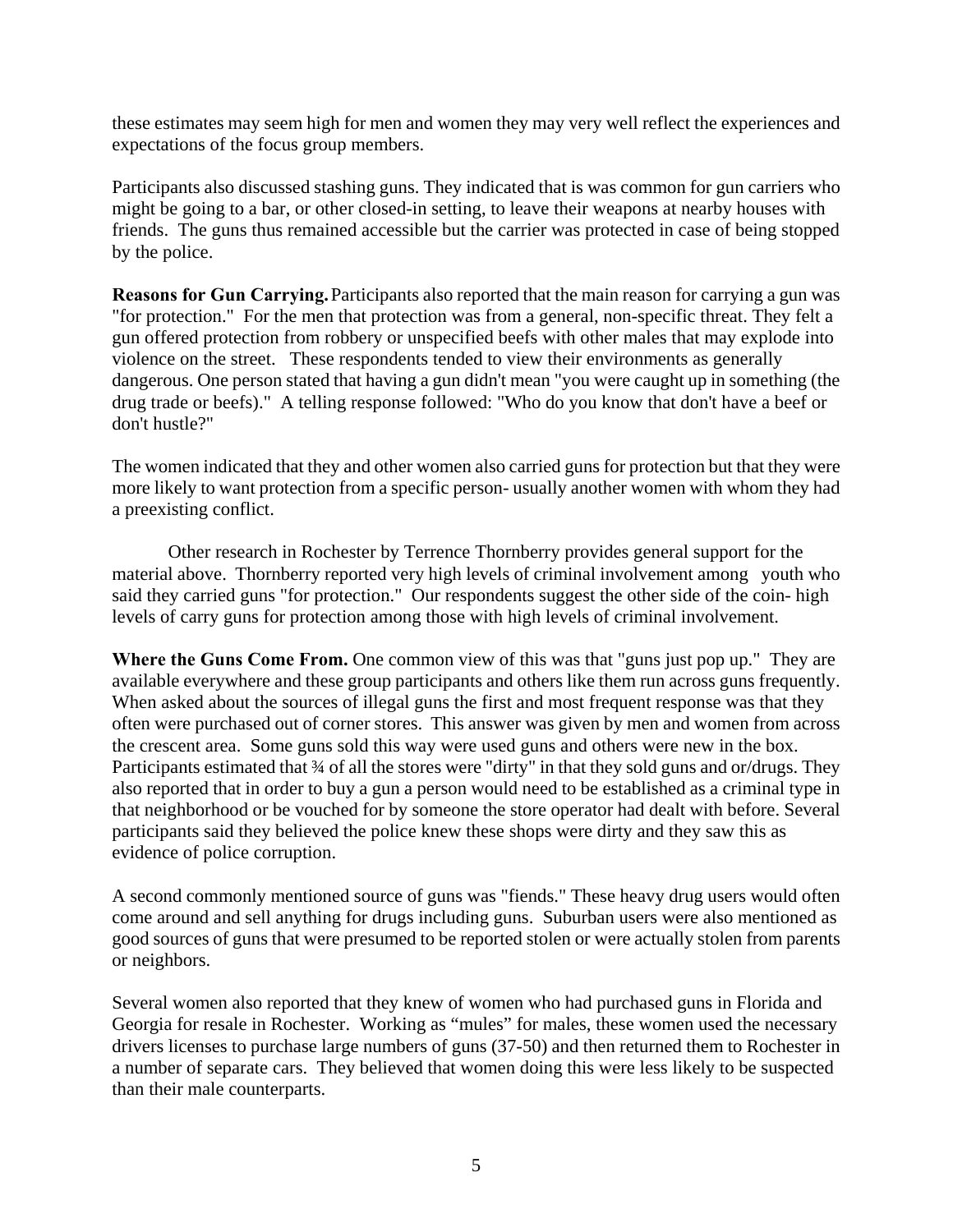Maybe the most telling point made by the participants was that anyone who wanted a gun in their neighborhoods simply had to tell a friend or acquaintance that they needed a "tool. " They would, in short order, be taken care of or referred to someone who would get them a gun,

**Project Exile.** All of the participants knew of Project Exile. They had all seen the billboards. Some even quoted Johnny Cochran's commercial. Most described the program with a high degree of accuracy. About 1/5 reported knowing someone who had been sentenced under the program. Everyone thought the penalties were severe and some reported that ordinary sentences for guns were not severe enough. They said that there was fear of Exile among people with felony records. But most participants did not think the penalties were certain. Many knew cases they thought would have gone to Exile but did not. They, therefore, thought the program was generally arbitrary in its application. That was the basis for most people saying that it did not serve as a deterrent, although some felt that a relatively naïve criminal might be deterred. The most common position was that the streets were dangerous and protection was necessary and that outweighed the deterrent value of Project Exile in its influence on gun carrying by these and similar offenders.

**Other Gun Programs.** When asked whether they thought anything else might be done to reduce gun carrying the participants could not come up with other options. Some did suggest gun buybacks but also said that a considerable amount of money (in the area of \$500) would be needed for them to give up a gun. However, everyone also admitted that they would simply acquire another

# **F. The Discussion of Disputes**

The case reviews and other analyses have shown that disputes are at the heart of a large number of Rochester homicides. We discussed this problem with each of the groups.

**Frequency of Disputes.** All of the participants were familiar with disputes and arguments that they viewed as having the potential for becoming lethal. They argued that such disputes are common especially among young men. Most were also concerned about the ability of anyone, including themselves, to avoid such disputes. They noted that the potential for getting in potentially lethal disputes was a side effect of a life of hustling. As one young man noted, "Everyone is out there hustling, everyone is bumping heads."

Women also reported that disputes among men were common. Disputes among women are growing in frequency but are less likely to erupt unexpectedly. Disputes among women are more likely to involve some longer-term problem between two antagonists.

**Generational Differences and a Changing Climate.** Participants agreed that disputes were primarily a phenomenon among young men. Older males were less likely to take offense as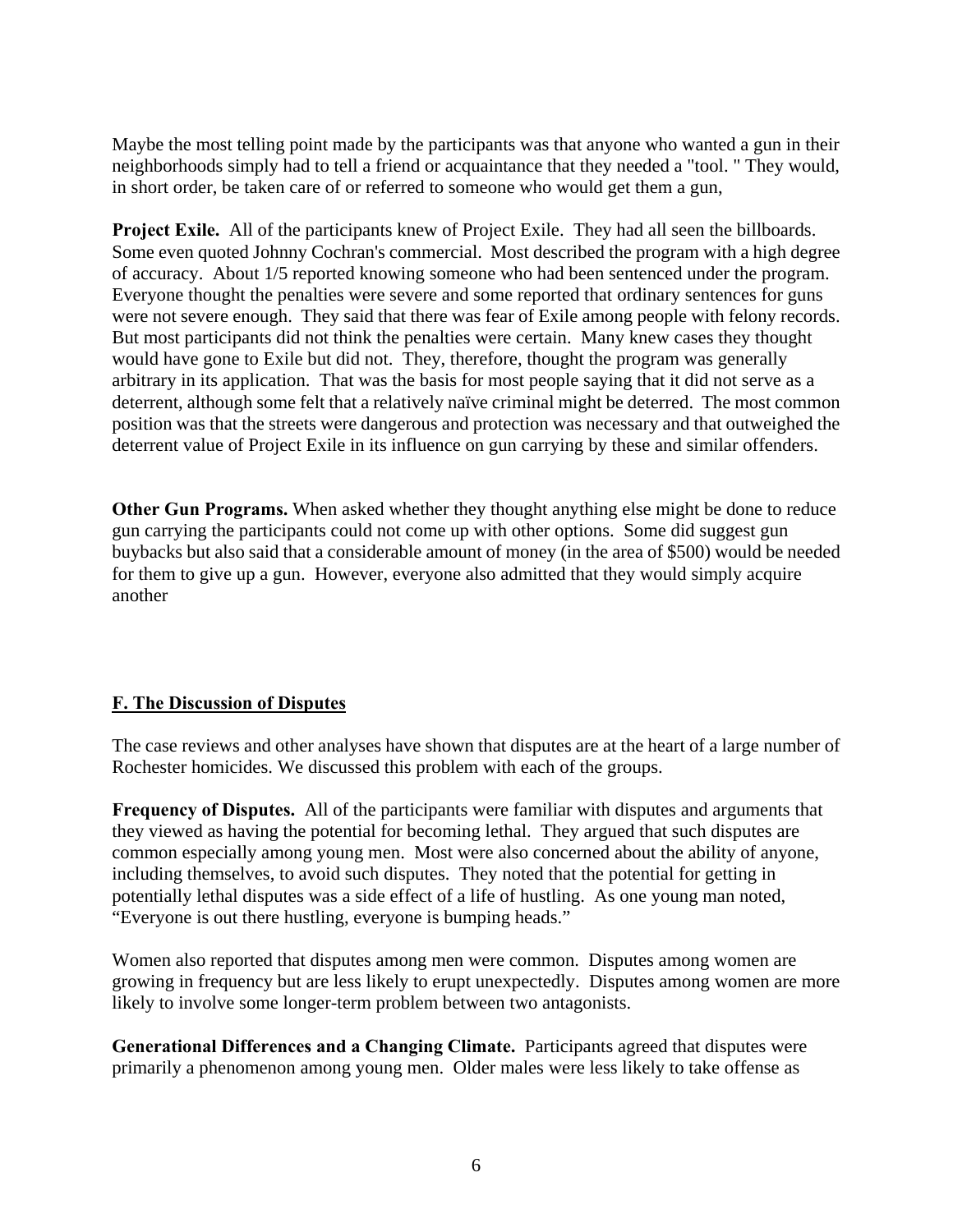quickly as the young and were less likely to resort to lethal violence once offended. Younger men were seen as more envious of one another than older men were.

The general view, expressed in each group, was that many young men are out of control. They are quick to anger and likely to resort to lethal violence. Where in the past, physical fights would occur, today gun violence is more likely among these young men. One participant noted "the stickup kids are the worst."

**Participants.** All young men seemed be eligible candidates for these disputes. They could occur between friends or among complete strangers who happened to bump into one another. They seemed to be less frequent and less spontaneous among women.

The participants indicated that any dispute between young men could have the potential for violence. They did note, however, that some young men are more likely than others to get into disputes and to resort to serious violence. These young men have reputations for violence or being "out of control," and they are often supported by friends and associates. A reputation as "out of control" is earned by repeated incidents of violence, especially in the presence of others. The participants also noted that, in many cases, these combatants are also believed to have serious criminal records that include violent crimes.

**Causes of Disputes.** Disputes arise out of many situations. Trying to leave prematurely with winnings in dice games, unsatisfactorily resolved deals over drugs, complementing another person's girlfriend ("stepping to her"), insulting another person's girlfriend, stealing another's property or showing off one's own possessions were all mentioned as proximate causes of disputes.

While none of these seem to be unusual events in the lives of young men each was discussed as triggering a heightened concern over respect. That concern was described as the main and most frequent cause of potentially lethal disputes. Throughout the discussion the focus was the view that the cause of disputes often lay in one party's being embarrassed and the perception that they had been "disrespected" as in having their manhood, machismo or sense of power insulted.

**Dynamics of Disputes**. The participants distinguished between arguments that were resolved quickly and disputes that lasted over some period of time. Disputes begin with someone taking offense over some perceived insult. A fight may or may not ensue. A party may lose a fight and return with a gun. Even if one party simply chooses to walk away and not engage the other, it may be perceived as an insult and thus demand retaliation. Some participants spoke of disputes in which one party "tried to rock [another] to sleep" and then would come back with violence when the adversary least expected it. Other disputes were discussed in which hostilities would exist between two people but would break out in the open when a chance meeting would occur. In other disputes, friends and associates of the parties would egg them on until a confrontation was forced.

Although these disputes center on claims of respect and honor, these apparent virtues do not often seem to have a place in the resolution of the disputes. There seems to be no sense of the value of a fair fight or of a measured response. The insult of being disrespected seems so powerful and so personal that retaliation though overpowering means such as shooting, and through tactics such as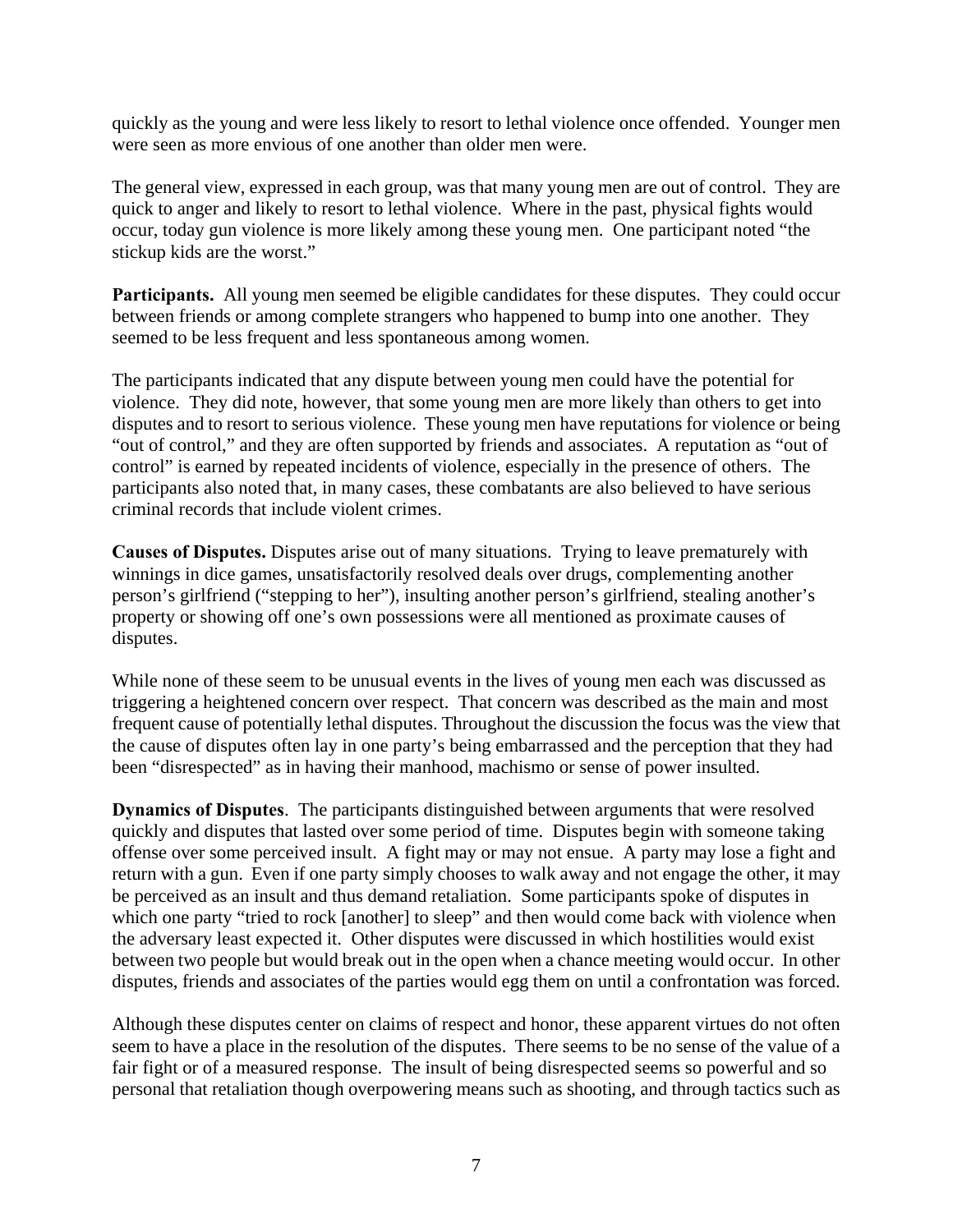sneak attack, often results. Those tactics, however, do not appear to be seen by others as unfair or unmanly.

**Outsiders' Roles.** Participants indicated that outsiders often play important roles in disputes. The disputes are frequently widely known among friends of the involved parties and sometimes are well known in the neighborhood. They become known in three ways. Either the parties "tell others their business" or friends egg the parties on by spreading the word, or both of these occur. Either way it seemed that the most volatile disputes were ones that were known by friends and others in the neighborhood. The fact they are known seems to be both an effect and a cause of excitement that increases the pressure on parties to resolve the matter through violence.

**Gangs.** Almost all of the participants agreed that Rochester did not have a gang problem that resembles the way such problems are often portrayed on television. Rochester does not have large established gangs with complex organizational structures that recruit members into them. Instead, Rochester has many cohesive groups of young men who are friends who grew up together and hang around together and who engage in criminal conduct together. They collaborate in such crimes as robberies and drug sales and they provide the peer pressure that leads to the violent resolution of some disputes.

The women we met with also indicated that women are increasingly finding a leadership role in these quasi- criminal organizations. They indicated that, as males were getting arrested and imprisoned, women were playing a more active role, particularly in drug sales. The women would do usually work for men (often boyfriends) but they were increasing in importance in the enterprise.

One young male argued strongly that Rochester had significant gangs and pointed to his own involvement with the "Outlaws" in North East Rochester. He argued that the influence of this group spread across a defined territory and that the group functioned for him much as a family would.

**Possible Mediators.** Group participants argued that there are a variety of responses when people learn about ongoing disputes. In many cases friends and associates would egg parties on toward confrontation. In cases where the parties had reputations as highly violent, many others would distance themselves from the disputes, aware that serious problems were likely. In a few cases, however, older males would serve to temper disputes and encourage resolution without violence. These males were often themselves involved in criminal matters and would council disputants as to the possible negative consequences of violent resolution to conflicts. However, in cases, when these males were viewed as "still out there hustling," they would not be respected as mediators.

The group also reported that there are others in the community who could play such a mediator role by virtue of the respect they command. These people were described as older males who were now successful in legitimate enterprises but who have past histories of significant criminal conduct including violence.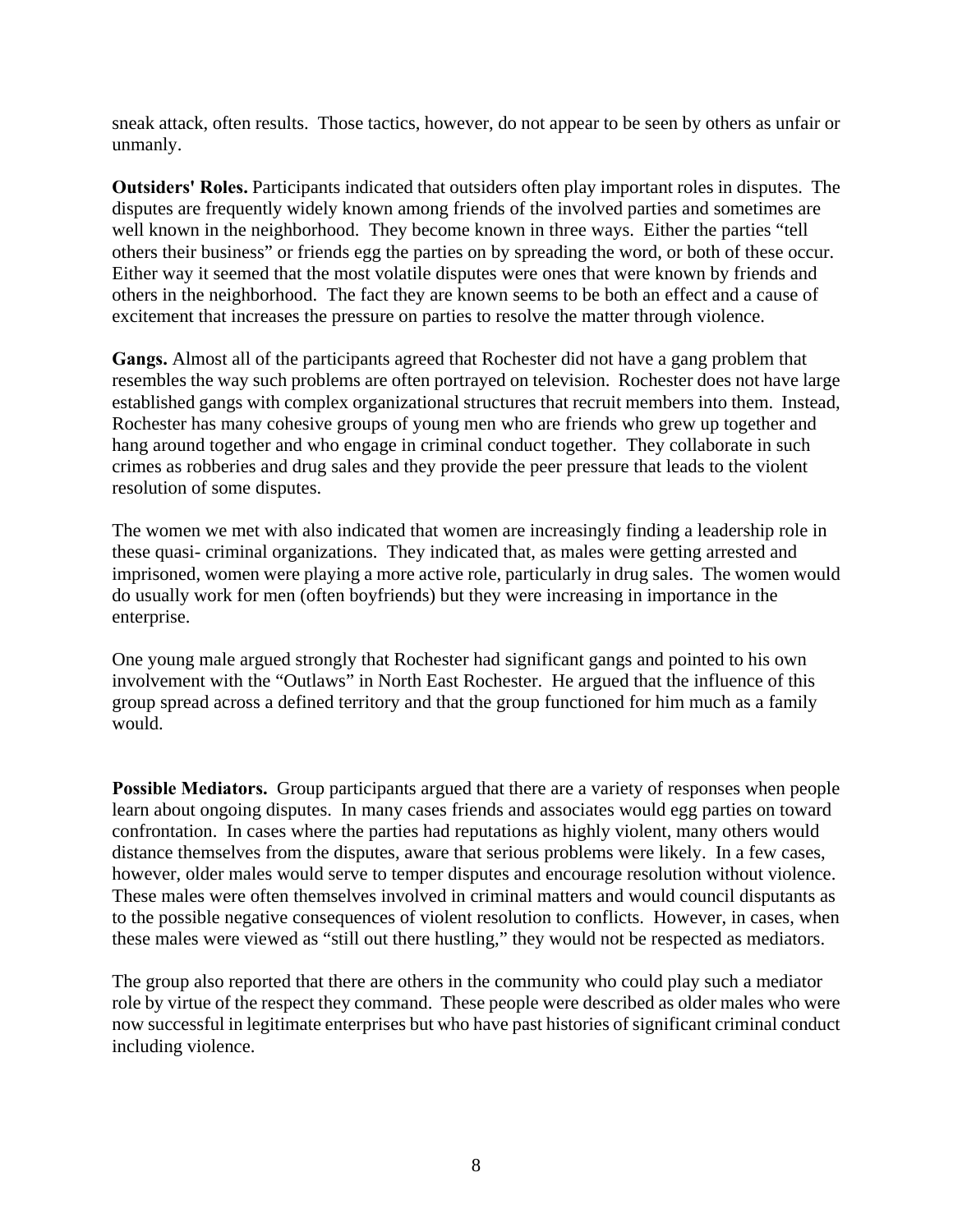African American Ministers from neighborhood churches were also seen as potential mediators of disputes. The participants noted that this group was generally well respected. In some cases, some young men might not listen to the ministers but they would respect them enough to leave them alone. What seemed to matter was that potential mediators were adult males connected to the neighborhood and that they would spend time on the streets. Walking the streets and dealing openly with young men was critical to having the respect of people who might find themselves in disputes. Willie Lightfoot and Rev. Sam McCree were mentioned as examples of people who had filled that role.

# **G. The Discussion of Drug Houses and Drug House Robberies**

The case reviews and other analyses also show that a significant number of Rochester Homicides fall into the category of drug and drug house robbery/assassinations. We discussed this problem with each of the groups.

**What kinds of drug houses are there?** There are a wide variety of drug houses. A small number sell a variety of products including marijuana, crack and heroin. Most specialize. Marijuana houses are the least lucrative but most stable. Crack houses are the most lucrative but least stable.

There are also a variety of crack houses. There are "smoke houses" which rent space for smoking but may or may not sell drugs. The group participants had little regard for these places. They were unclean and unsafe, made little money and were mostly frequented by fiends.

There are also "open houses." These houses have no external security. Customers simply walk in to by drugs. They are the easiest to open but are regarded as unsafe from robbers and from the police. There are also "secure houses" in which transactions occur through a slot in the door or a slightly opened window. These are regarded as the safest. There are fiends who work as carpenters and specialize in securing the premises of these houses. That includes bolting the doors and windows on the first floor and cutting slots or limiting window openings. Participants estimate that about half of all crack houses are open houses and half are secure. Some operate as open house during the day but limit entry in the nighttime.

There are also houses that specialize in selling "weight" (large amounts) and others that do retail. Retail houses are regarded as more dangerous.

**How many are there?** The group participants all agreed that their neighborhoods supported a large number of drug houses. It was not unusual to have four or five houses on some streets particularly in more run down neighborhoods. Each of these houses would be making money. Big dealers would tolerate small dealers in their immediate vicinity because the demand was large enough. Big dealers would tend not to tolerate others if their business got too large and it started cutting into profits.

**Why do sellers pick some houses?** The participants reported that drug dealers selected properties for a variety of reasons. Run down neighborhoods were seen as desirable for two reasons: 1) they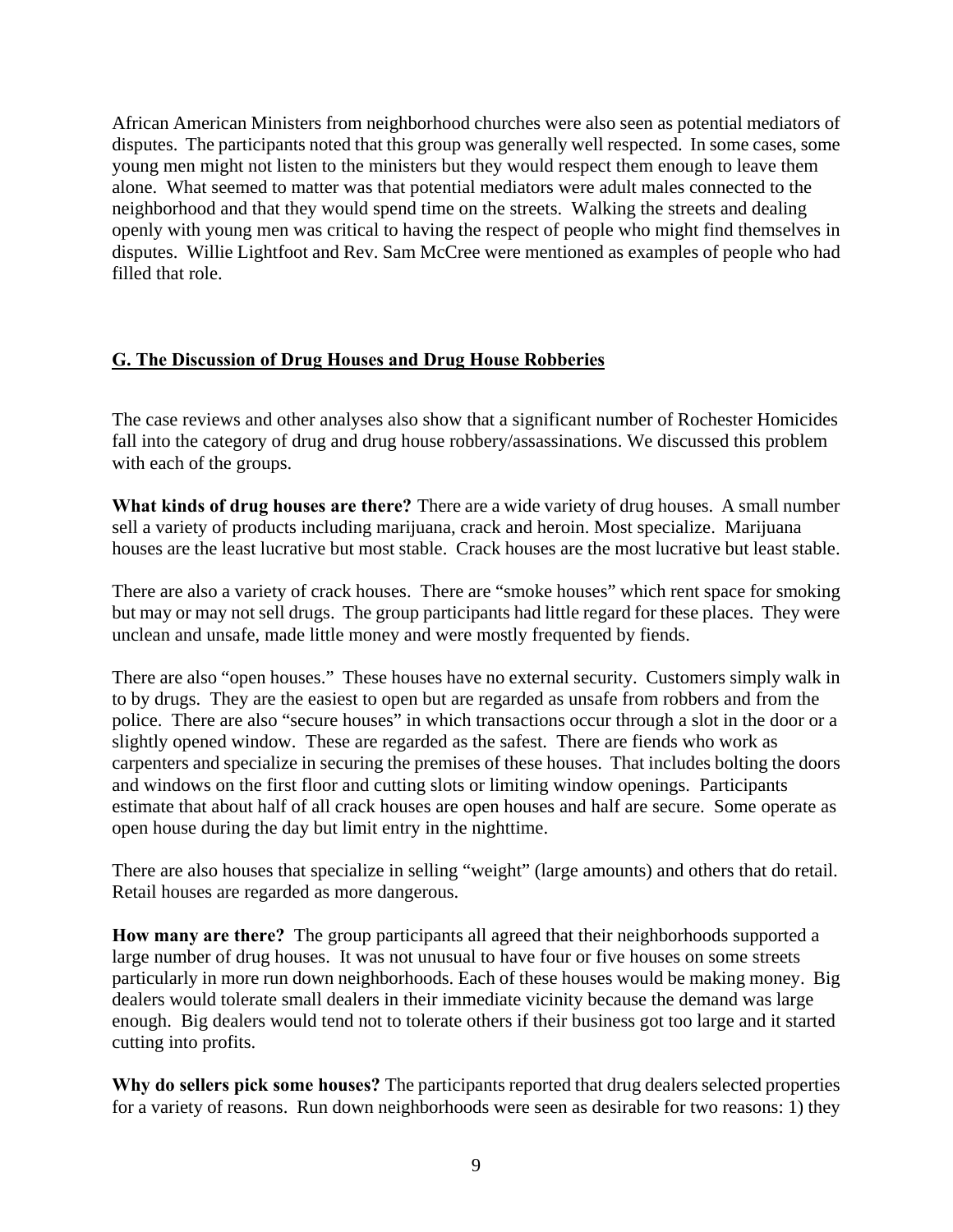have a ready supply of fiends and prostitutes as customers and 2) the dealers feel that neighbors will not oppose their presence and are less likely to call the police than in better neighborhoods. In better neighborhoods opposition would lead to police intervention more quickly than in bad neighborhoods.

Participants also discussed several other criteria. One important issue involved selecting settings where the volume of customers would not be obvious. Some said sellers prefer side streets rather than main streets so they can monitor traffic carefully and so that the volume of traffic coming to the house wasn't obvious from main roads. They also said that properties with paths through the back yard, where customers would not be seen, were desirable.

Group members also discussed features of the houses that provided safety. The same features were viewed as providing safety from robbers and from the police. Second floor locations were seen as desirable, especially if the first floor could be boarded up to limit entry. Additional boarding up of second floor entries and easy access widows was also desirable. Little lighting was preferred. That disguised the volume of traffic but did increase the danger form robbers.

Participants also indicated that an area where the police had recently closed a drug house would be seen as a desirable location. Those areas already had a built in customer base and pent up demand.

**Why do buyers pick some houses?** The primary criterion used to select a location to buy drugs is the quality of drugs for sale. Quality apparently varies significantly from location to location and even over time at the same location. Among drug users the word gets out about where the best quality is and that becomes the main criteria for selection of a retail outlet. Quality may change frequently so there is an active effort to locate and buy the best drugs. There seemed to be little sense of customer loyalty.

Beyond quality, buyers often have interests that seem at odds with the interests of sellers. Many buyers prefer locations they regard as safe. That may mean good lighting and no winding paths to a darkened back door. They prefer easy access to clear and open streets. Buyers favor areas where they have minimal fear of being ripped off from fiends who are waiting in nearby bushes and alleys to rob them of money and drugs. Fiends, however, have little regard for safety and will buy anywhere they can.

Focus group participants also reported that some buyers will also select a drug house by the reputation of its proprietor. Sellers with reputations for violence or being out of control will be avoided by many, accept of course, not by those regarded as fiends.

**Drug House Operations.** In their discussion the participants made it clear that the operations of drug houses ranged greatly. Below, however, are some generally agreed upon points.

1. **Customer Base.** Most crack houses (secure or open) will have a customer base of approximately 50 –100 customers. As discussed below these numbers may increase at certain times.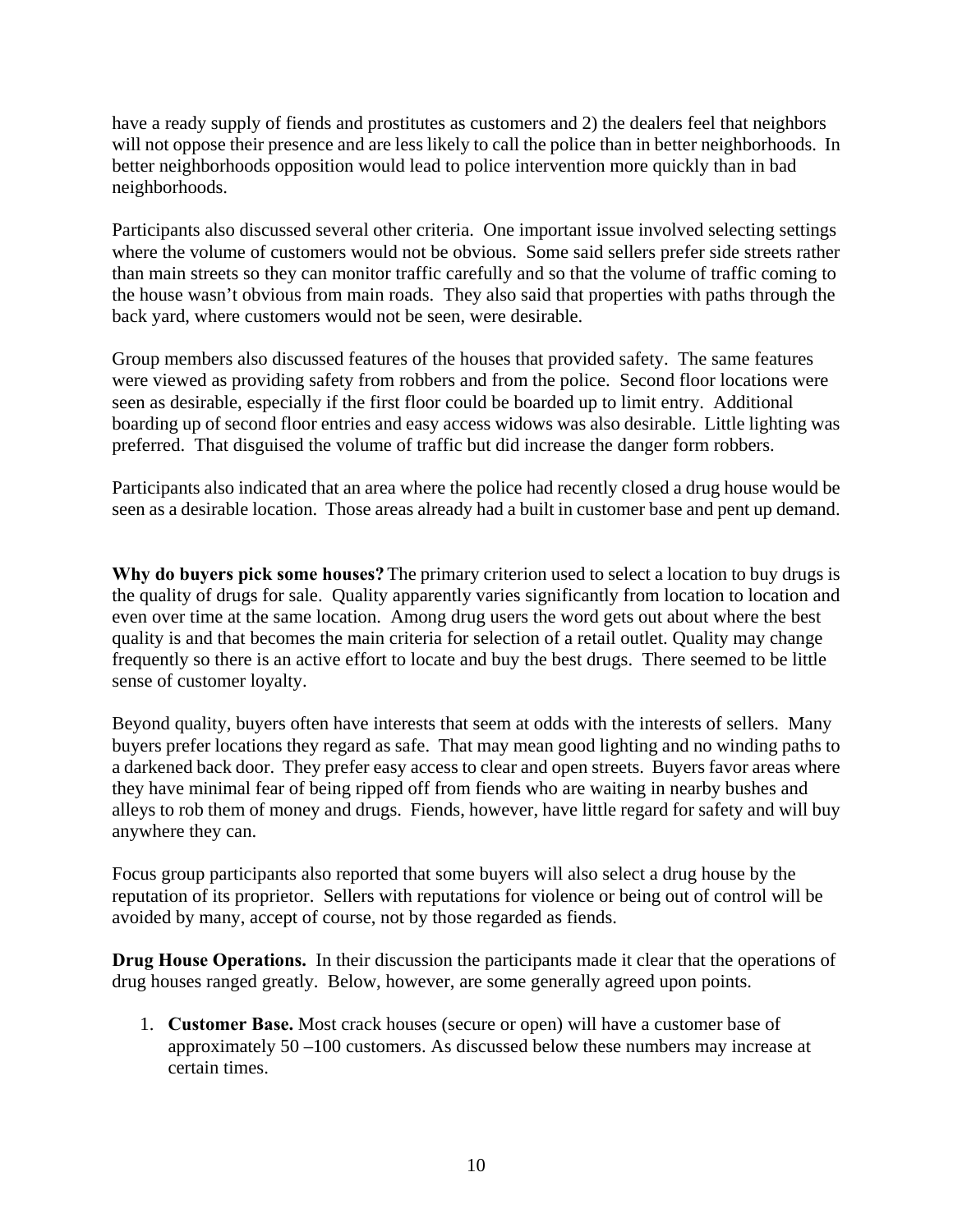The vast majority of customers (85-90%) will be from the neighborhood immediately surrounding the crack house. Only a small group is not from the neighborhood and a much smaller portion (5%) is believed to be suburban white buyers.

Those white suburban buyers are prized by sellers because they buy in weight, often spending \$3-6 hundred dollars a day. As such they are protected from fiends who might rob them going in or out of the drug house.

White suburban looking customers will not automatically be sold to. They will need to be vouched for and will often need to establish themselves as legitimate customers by smoking crack in the sellers presence and or by securing the services of a crack house prostitute.

Participants said that about 40% of customers were more or less casual drug users who held jobs and pursued a range of other interests. About 60% of customers could be characterized as "fiends." Fiends are heavy drug users whose life revolves around getting and using drugs. A small group, perhaps 10% were described by some as "crack-heads." These people were extreme fiends and had little or nothing in their life besides the pursuit of crack.

- 2. **Drug Supply.** Participants reported that there seemed to be no limit to the demand for drugs but that supply was often a problem. At times good quality drugs could be obtained and at times lower quality was all that was available. A small number of drug houses would close rather than sell inferior product but most would not. At times the supply would run out entirely and houses would close until more drugs became available.
- 3. **Pricing.** Drug prices do not seem to vary with supply. With constant demand, drug supplies often run out at particular locations. Customers are told approximately when drugs will be available. These temporary shortages do not affect price.
- 4. **Hours of Operation.** Many drug houses are open around the clock (24-7) until they run out of drugs. Some drug houses are open more limited hours. These are usually houses that sell weight or sell only to a select group of acquaintances. They tell their customers their hours of operation. They close in an effort to control the volume of traffic that approaches the house. Those sellers want to want to avoid calling too much attention to themselves. The most lucrative hours of operation are from 9 pm to 3am.
- 5. **Interior Design**. Group members described a range of interior layouts for drug houses. These depended greatly on the type of house. In some cases drugs were sold from fully furnished homes. For the most serious enterprises, however, sellers preferred minimalism in interior design. "A chair and a gun" was all that a "good drug house" should have in it according to one respondent. The explanation for this was that other accoutrements diverted attention from the main task and thus created opportunities for the police and for robbers. Business oriented sellers preferred to stay focused on the business.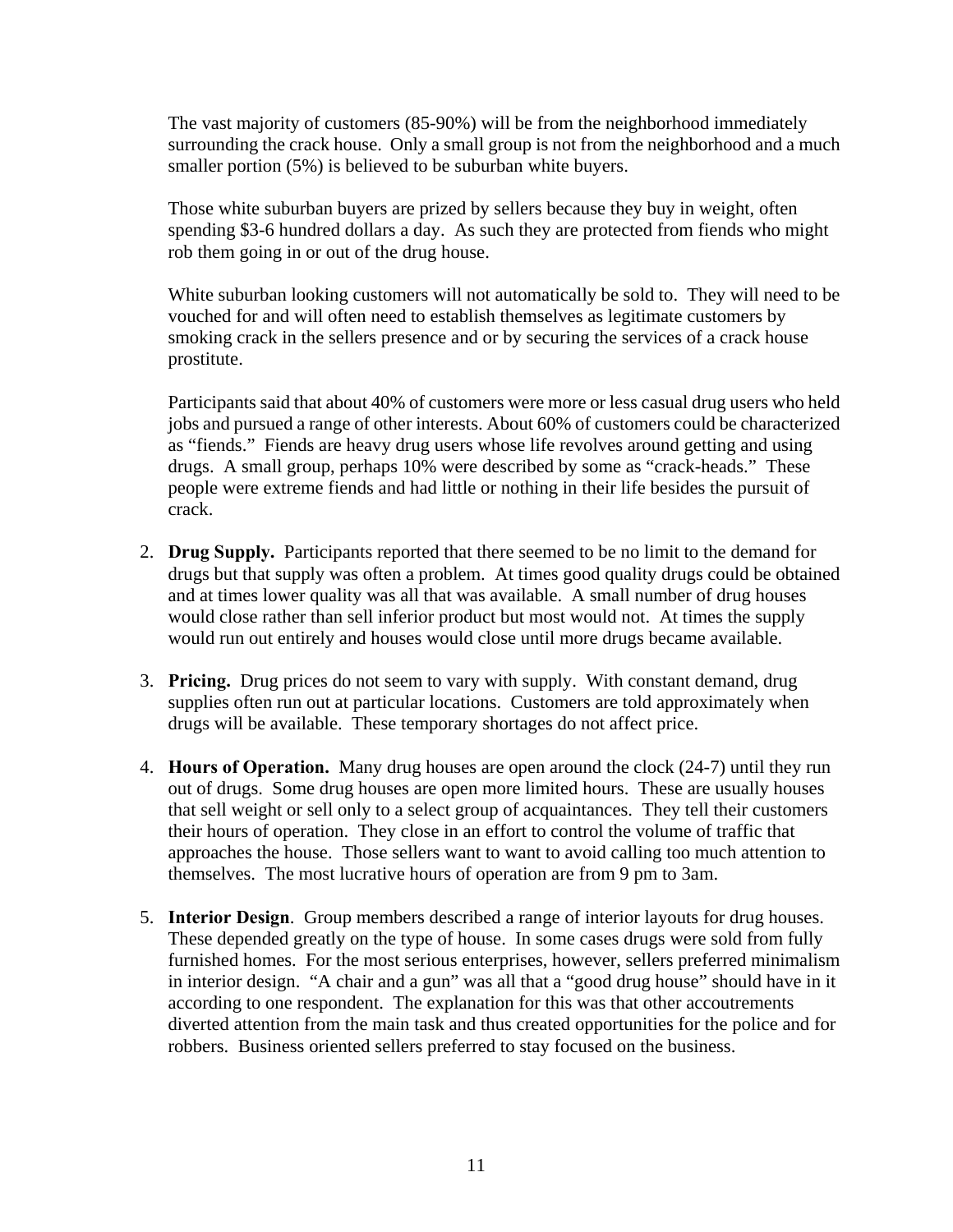- 6. **Security**. All drug houses have guns in them. Armed sellers are the principle form of security in most locations. Open drug houses will have no other security. In open houses guns will be readily at hand whenever anyone approaches the house. Secure houses will have physical barriers preventing speedy entry. Pit bulls were also mentioned as common in secure houses. Customers are discouraged form bringing guns with them to drug houses. Sellers will usually see entering an open drug house with a gun as a threat.
- 7. **Personnel**. Here too there was variation according to the type of house. Some houses were operated by as few as two persons. Open houses with two sellers were considered dangerous. Appropriate staffing of an active house was considered to be between four and six. Of those, two would work in the house managing the sales. One or two would be on the street in front and the same number in the rear yard of the house. These workers would provide security against fiends robbing customers on their way in or out, they would watch for signs of surveillance by police, and they would steer prospective customers to the house.
- 8. **Gross Revenues.** Reports of revenues varied somewhat. Revenues of \$1000 between 9pm and 3am were considered good for a busy house. Others reported that a "good house" could produce \$4000-\$5000 in income a day when it was busy and had good drugs.

**Drug Houses and the Police.** The discussions with the focus groups indicated that drug sellers are very concerned about detection by the police and about subsequent arrest. In fact, the participants agreed that the police were very likely to identify any drug house and close it through arrests. Their view on this was so strong that it included the belief that drug houses only stay open as long as the police allow them to.Participants believed that drug houses were very likely to be reported to police by neighbors. They indicated that sellers were constantly concerned that too much traffic and activity by customers would bring police surveillance. They also viewed the police as very efficient and effective at making undercover drug buys or using "rats" to make buys on their behalf. This contributed to a great mistrust of all unknown customers.

Drug sellers' opinions that the police are very effective also influence the way drugs are sold. Sellers believe that police response to an active drug house is almost inevitable. They respond to this belief by moving drug houses frequently within the same neighborhood. Active drug houses may typically be open only a month or six weeks in a location before moving to a new nearby location. Sellers thus try to keep their local customer base while avoiding arrest.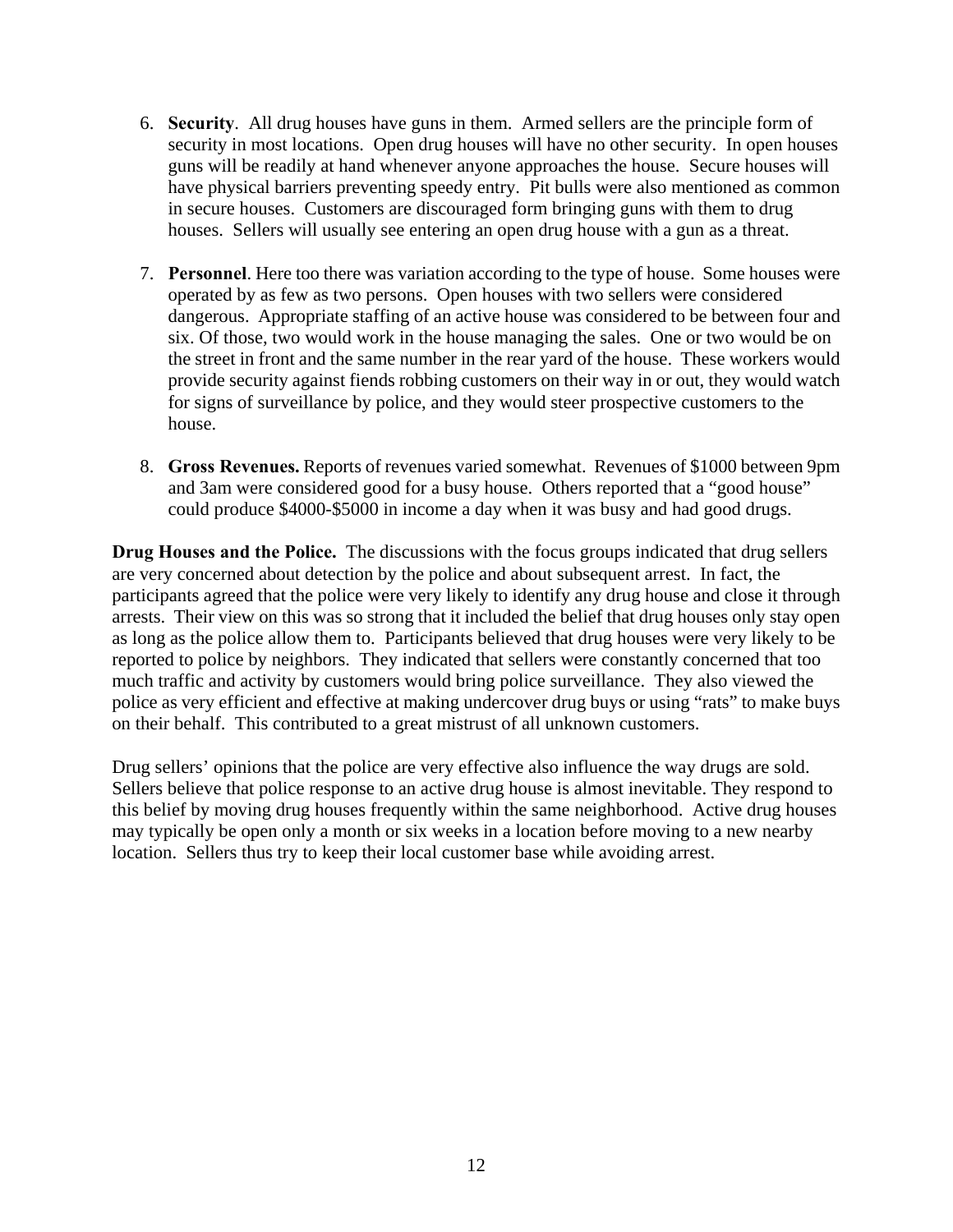**The Natural History of a Drug House.** Focus group participants described the operation of a drug house as a process influenced by a variety of external factors. Their description can be summarized as a series of steps or stages that a house goes through.

- 1. **Opening.** Drug houses open fairly quietly with sales to people the sellers know personally and then to people who are vouched for by friends and acquaintances.
- 2. **Good Drugs.** New houses often have the best quality drugs. That helps attract customers. Houses may also offer free samples or two-for-one deals so customers spread the word to others. Such promotions are regarded as especially beneficial with white, suburban customers who can bring in large volumes of business.
- 3. **Control Efforts. "**Smart sellers" will make real efforts to manage their business. They will worry about the level of traffic on the street, where people park and the volume of customers coming to the door. They will attempt to tell customers where and where not to park and they will encourage customers to exit the area quickly. Some will close during the day to avoid looking too busy.
- 4. **"Poppin."** Word will spread in the neighborhood if the drugs from a house are of good quality.With that, a house will start "poppin," that is it will become very active or "hot." New and unknown customers will come to the house and fiends will constantly be around. The house will not be able to close for certain hours and the street will be "jammed" with drive-up and walk-up traffic.
- 5. **Loss of Control.** "Smart sellers" will see a poppin house, or a house that gets hot, as increasingly difficult to control. They will see the house as an increasingly risky enterprise because they feel more vulnerable to robbers and to the police. But they will also like the increased revenues resulting from being a hot house.
- 6. **Response.** The perceived increase in risk will prompt many sellers to respond. Some will respond by closing the house and opening a new one down the street in an effort to maintain the same customer base. Others will hire young and inexperienced sellers to man the house while the original sellers open a second location. They thus transfer the risks to the novice employees.

Group members also reported that, in some cases, landlords assist in moving drug houses. Several participants reported knowing of cases where landlords had been informed by the local NET office or city officials that their property was suspected of being used to sell drugs. Landlords then informed the drug sellers of this and assisted them in relocating to another property owned by the same landlord. In some cases this was repeated several times.

**The Dynamics of Drug House Robberies.** The focus groups also discussed the problem of drug house robberies directly. All of the members were familiar with locations that had been robbed. All of the young men and 5 of the 11 women said they had been in houses during a robbery.